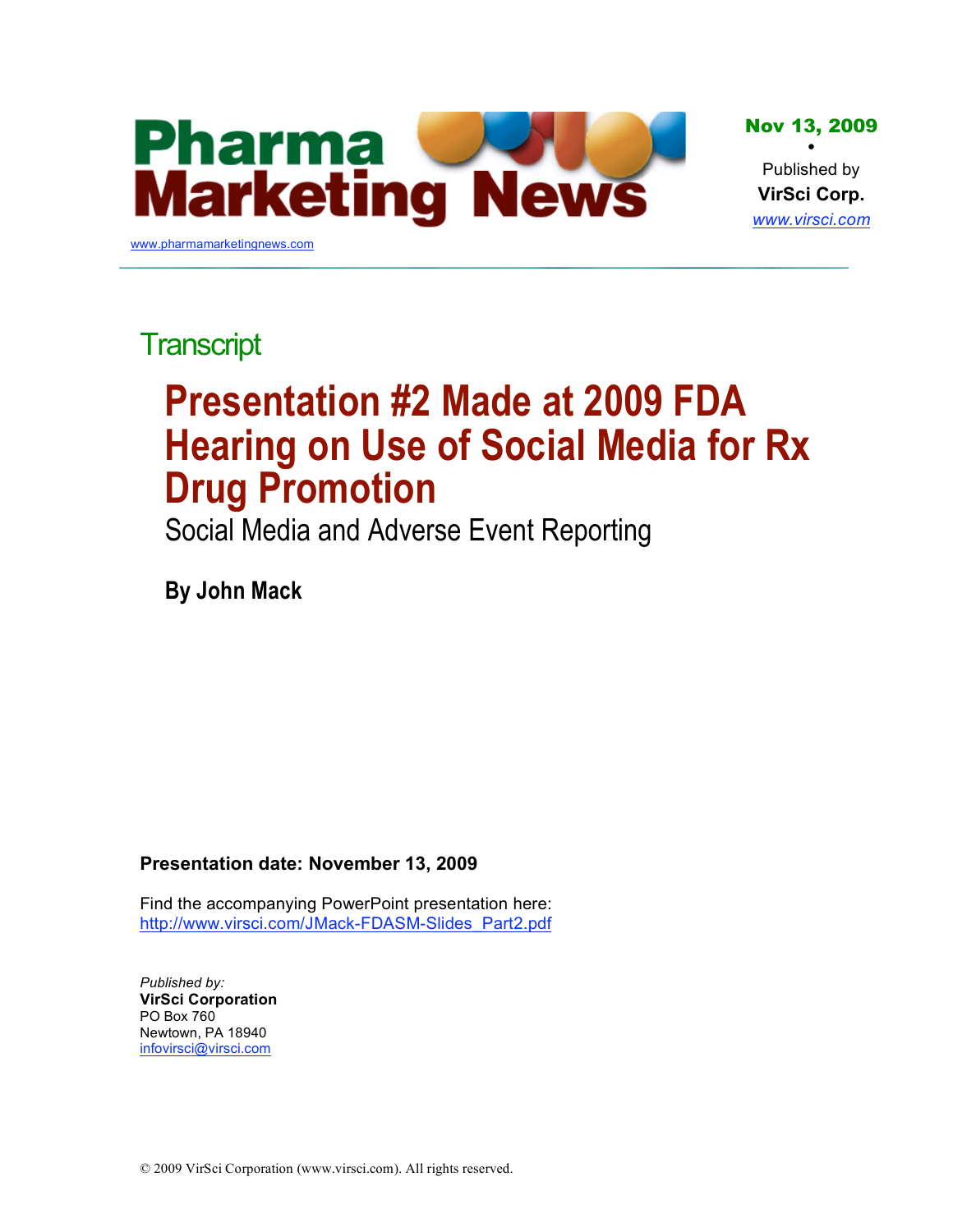#### $SLIDE 1$

Good morning. I am John Mack, Publisher of Pharma Marketing News and Pharma Marketing Blog. Today I will present more of what I learned from a survey of my readers regarding the questions FDA posed in its September 21, 2009, public notice.

#### SLIDE 2:

I presented information about the survey yesterday, so I won't go over that again today.

## SLIDE 3:

Today I will cover adverse event reporting and social media.

#### SLIDE 4:

What I learned from my survey was this:

- The vast majority of "Adverse Experiences" reported on social media sites **do NOT meet the requirements for AE reporting**
- Although there are monitoring tools available, the **resources required** to monitor all social media sites for adverse events are not justifiable
- Consequently, **few companies have standard operating procedures** for processing adverse event information from social media sites
- However, **pharma companies can help consumers report adverse events directly to the FDA using social media tools** such as widgets placed on drug.com Web sites.

The following slides present some details.

*Continues on next page…*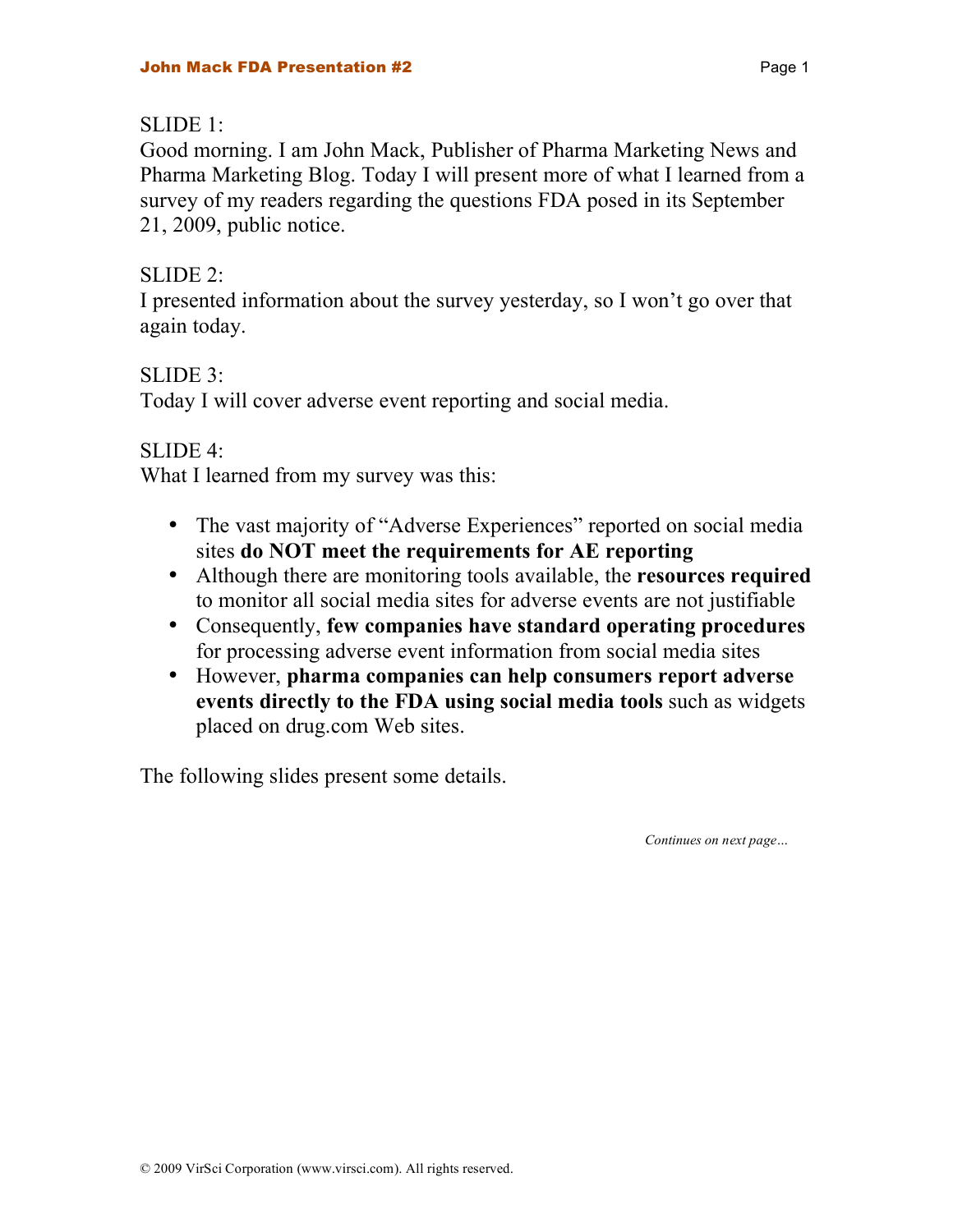#### $SLIDE 5$

FDA and my survey asked "What challenges are presented in handling adverse event information from these sources?" Respondents to my survey could choose one or more of the answers shown in this slide and/or submit additional comments:

# [REFER TO SLIDE]

- The amount of information from these sources is potentially too vast to be processed economically (ie, **lack of resources**)
- Finding adverse event information from these sources is like finding a needle in a haystack (ie, **too daunting**)
- The information is usually incomplete and does not meet the requirements for submitting a meaningful AER (ie, **not actionable**)
- There are many potential issues that won't fully be known until the practice of monitoring social media for AEs is more prevalent (ie, **unknown issues**)

As usual, I've divided the answers into three categories: (1) all respondents, (2) respondents who say they work within pharma companies, and (3) respondents who say they work for companies that supply services to pharma companies. The numbers in parantheses indicate the number of responses for each group. Again, these are not scientifically significant results, but interesting nevertheless.

As you can see, practically ALL pharma respondents believe that the information is **not actionable**; that is, does not meet the requirements for submission of adverse event reports to the FDA. Details are shown in the next slide.

## SLIDE 6:

What can I say? Practically the only certainty about adverse experiences posted on social media sites is that the drug is identifiable. Most people use some kind of alias to mask their identities on social media sites. Therefore, **neither the reporter nor the patient** (often one and the same) is identifiable, according to my survey respondents.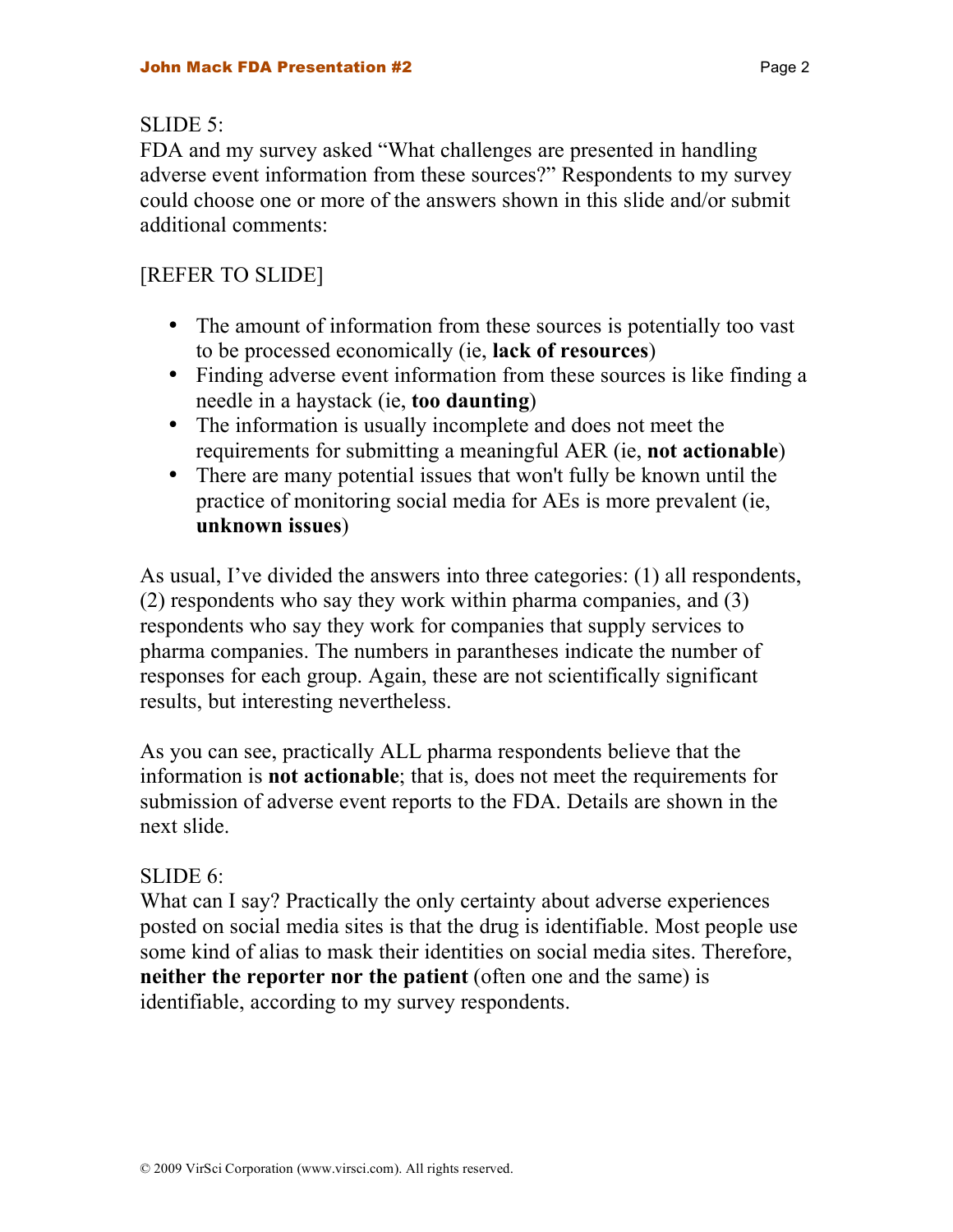#### $SI$  JDE 7:

FDA wants to know if there are any tools that drug companies can use to help them monitor social media sites for adverse information about their products. Survey respondents were offered several choices, which you can see here:

# [REFER TO SLIDE]

- Use of automated keyword searches of selected social media sites by specialized agencies and/or professionals
- Intermittent searches of selected social media sites performed by company personnel or agents
- Intermittent searches of SEARCH ENGINES performed by company personnel or agents
- Routine and automated keyword searches of TWITTER (eg. performed by SocialOomph or other services)
- Use of social media monitoring tools that do not include keywords

While the tools are out there, I get a sense from respondents that pharma is not using them, especially if they believe that only 1 in 500 adverse experiences reported online are actionable. In other words, **active monitoring is just a waste of time and resources**.

#### SLIDE 8:

Many of respondents believe their companies do not have standard operating procedures for processing adverse event information or they are not aware of such procedures.

If there are procedures, they do not specifically address adverse information found on social media sites.

My survey has revealed many problems the drug industry would face if required to monitor and process all "adverse experiences" it came across on social media sites.

To protect themselves, many pharma companies intentionally block employee access to social media sites. As one respondent said, "I suspect the ostrich approach is dominant." This "hear no evil, see no evil" approach also prevents pharma marketers from engaging with consumers online to offer them relevant, FDA-approved information.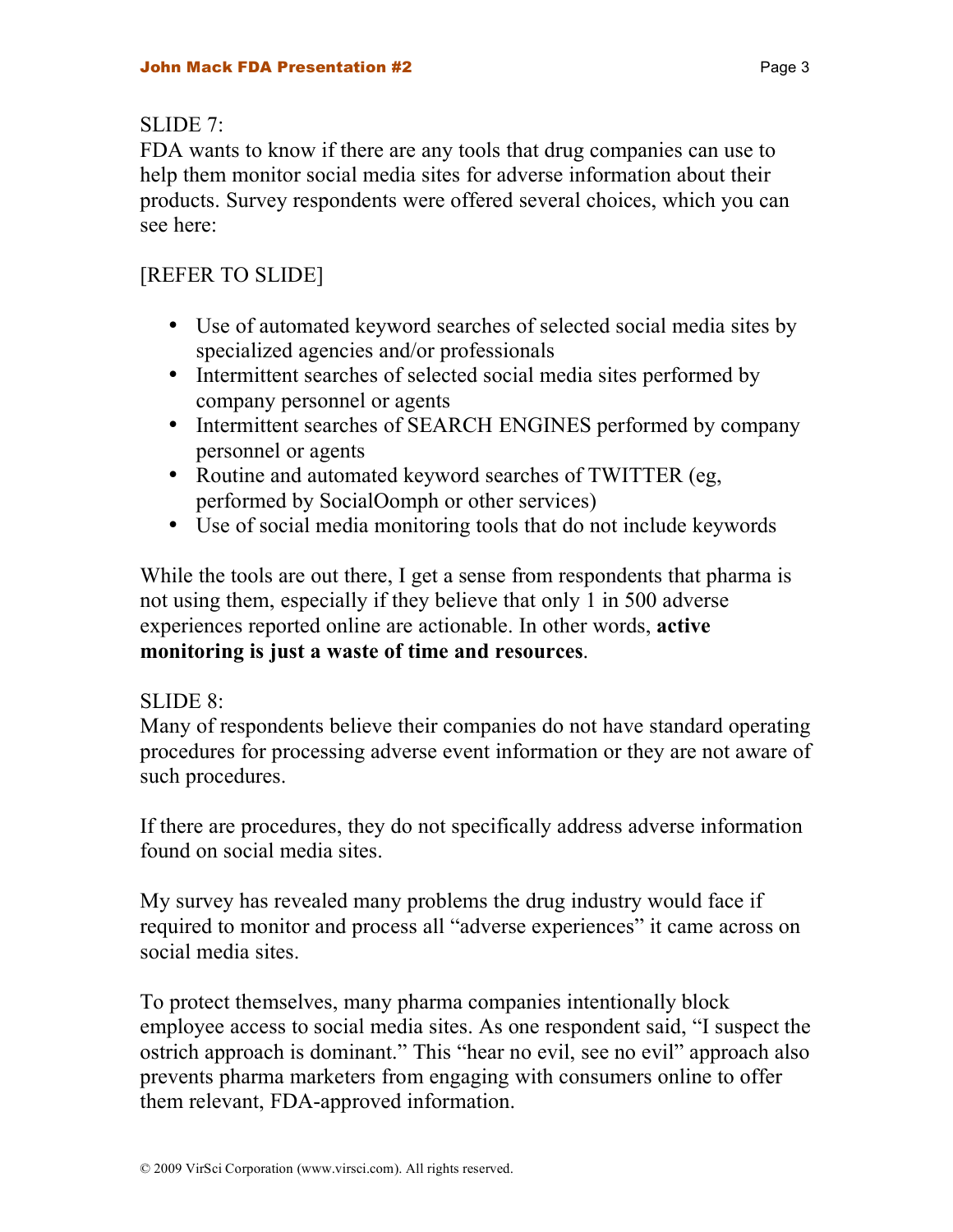#### SLIDE 9:

Many survey respondents thought that consumers should report AEs to their physicians who then should file AE reports. In other words, **pharma companies should be taken out of the AE reporting loop altogether**.

I am not in favor of that either in the online world or in the real world.

Speaking of the online world, however, what if pharmaceutical companies did some kind of extraordinary public service that would qualify them for a safe harbor that relieved from acting as the "middle man" in the AE reporting process?

The drug industry, for example, could collaborate with the FDA to develop an **AE reporting widget** to be prominently displayed on drug.com home pages as shown in this slide. This mockup was created by Fabio Gratton, Cofounder and Chief Innovation Officer at Ignite Health.

Such a widget can perform several functions, including:

- 1. **Educate consumers** about the known side effects of drugs,
- 2. **provide guidance to consumers** for discussing their adverse experience with their doctor, and
- 3. give consumers an **easy, direct method for reporting AEs online**, by phone, or by fax.

Under such an "AE Reporting Widget" safe harbor program, pharmaceutical companies who post approved widgets on their drug.com Web sites will be allowed to monitor and engage in conversations of 3rd-party social media sites without the need to process or report any potential adverse events they may come across in the process. They can merely direct consumers to the widgets on product pages.

It may even be possible to include such widgets on pharma-sponsored Facebook and YouTube pages so that these can be opened up for comments from viewers. If comments are received that contain adverse experiences, the "safe harbor" could allow the company to advise the commentater to use the widget to report the event in a structured manner.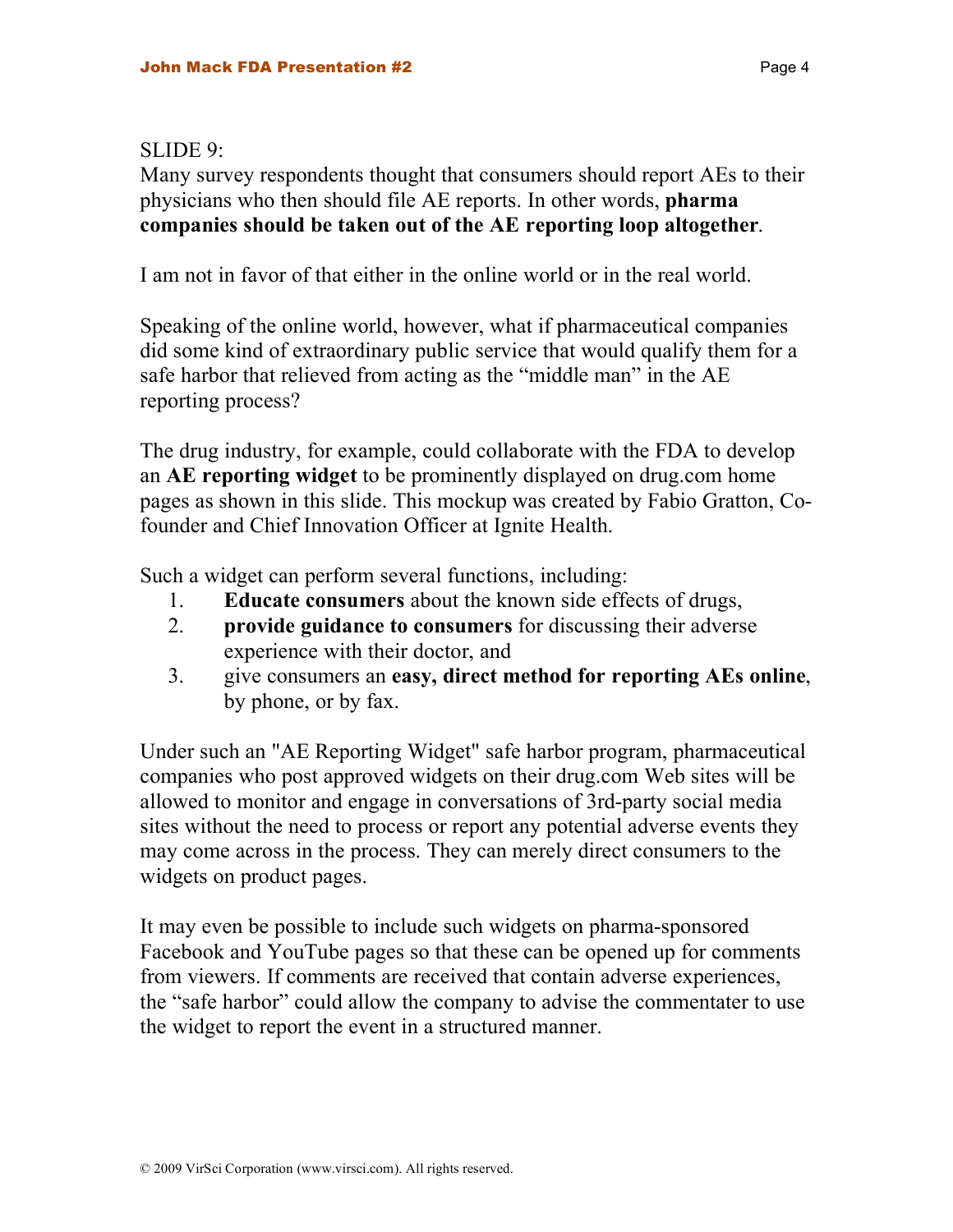#### **Precedent**

The idea of a safe harbor allowing companies to bypass certain government regulations is not new. In 1997, for example, the FDA allowed direct-toconsumer (DTC) Rx ads on TV that did not include the complete approved physician labeling (package insert) as long as "adequate provision" was made to reference a toll-free phone number, a Web site or a current issue of a magazine that contains a print ad where the full safety information could be found.

#### SLIDE 10:

I would like to end with my presentation with a blatant promotion of a Tshirt to commemorate this hearing. It's the "I WENT TO FDA'S SOCIAL MEDIA HEARING & ALL I GOT WAS THIS LOUSY T-SHIRT"™

Have no fear, I did not actually invest any money to create a stockpile of these shirts. I believe that things will be different this time. The FDA will come out with some kind of guidance before the end of 2010 on the use of social media for drug promotion.

I am hopeful, therefore, that a new grassroots organization will not be necessary to fill the void this time!

#### SLIDE 11:

Once again, I appreciate the opportunity to present my thoughts in this public hearing. I look forward to collecting even more responses to my survey and plan to submit a full set of results as part of the public comments. Thank you.